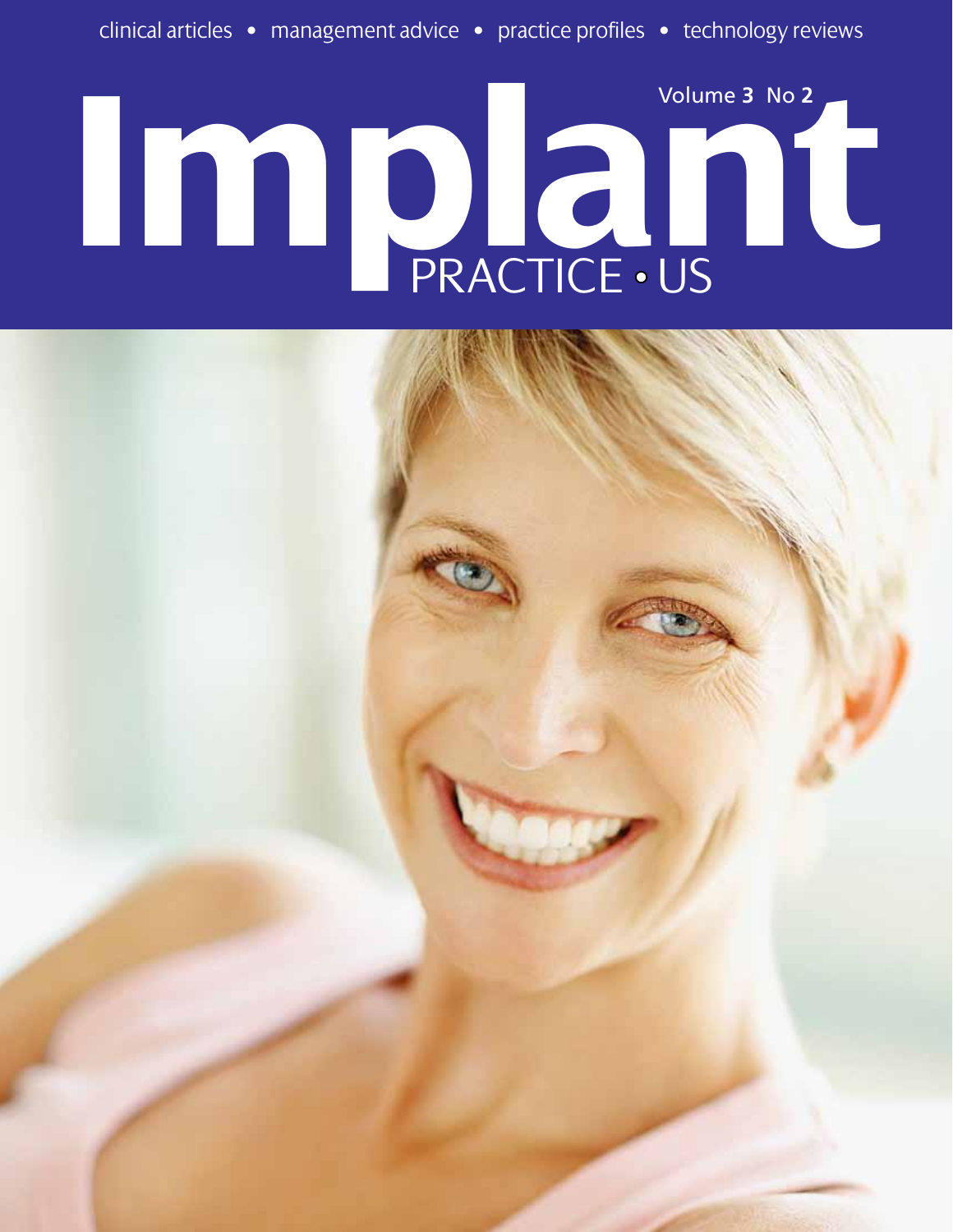# Sirona

*Sirona tailors solutions to the needs of the different markets within dentistry to ensure dental professionals' success*



Sirona Dental Systems, Inc., US headquaters in Charlotte, North Carolina

For more than 130 years, Sirona has continuously redefined dental technology with "first-to-market" solutions for dental practices, clinics, and laboratories. Sirona believes in providing dental practitioners with the tools they need to position them for success and remain at the forefront of innovation. Different markets have different needs, which is why Sirona products are manufactured with features and functions tailor-made to suit each market's individual requirements.

Although the Sirona name is most often associated with CEREC, the most widely used chairside CAD/CAM system in the world, it is providing another first in 3D digital dentistry by introducing GALILEOS-CEREC Integration (GCI). Combining the GALILEOS Cone Beam Computed Tomography (CBCT) scan with the CEREC chairside CAD/CAM intraoral scan allows the practitioner to image, diagnose, treatment plan, and use a surgical guide for an implant case. This combination also allows the clinician to fabricate, finalize, and seat final, fully-functional, and esthetic restorations designed concurrently with the implant placement—and do it all effectively and efficiently in-house.

#### **GALILEOS-CEREC Integration**

Through the fusion of chairside CEREC CAD/CAM with GALILEOS 3D images, digital surgical and prosthetic implant planning allows the clinician to achieve optimal results. As its name suggests, GALILEOS-CEREC Integration is all about the seamless collaboration and data sharing of systems and processes within the dental procedure. GCI allows simultaneous assessment of both the prosthetic and surgical situation, as well as both processes to be fully controlled and accomplished in the dental practice.

From patient presentation to placement of the final prosthetics, all GALILEOS hardware and software has been designed to communicate and share data with CEREC. This ensures that your treatment plan workflow—as well as the entire process from patient presentation to final restoration placement—is completed smoothly, effectively, and efficiently. A typical workflow starts with initial examination and diagnosis of the maxillofacial complex using GALILEOS 3D CBCT, followed by implant planning with GALILEOS Implant software. The design and fabrication of the implant abutment and esthetic crown are carried out simultaneously with CEREC,

and the corresponding surgical guide is fabricated by Sirona SICAT (Sirona's surgical guide division). SICAT surgical guides are available as pilot hole guides, a generic sleeve-in-sleeve system, or as a surgical guide for use with the guided surgical systems. Guided surgical systems provide a



Sirona executive team (left to right): Michael Augins, President; Roddy MacLeod, Vice President CAD/CAM; Michael Williamson Vice President, Sales and Marketing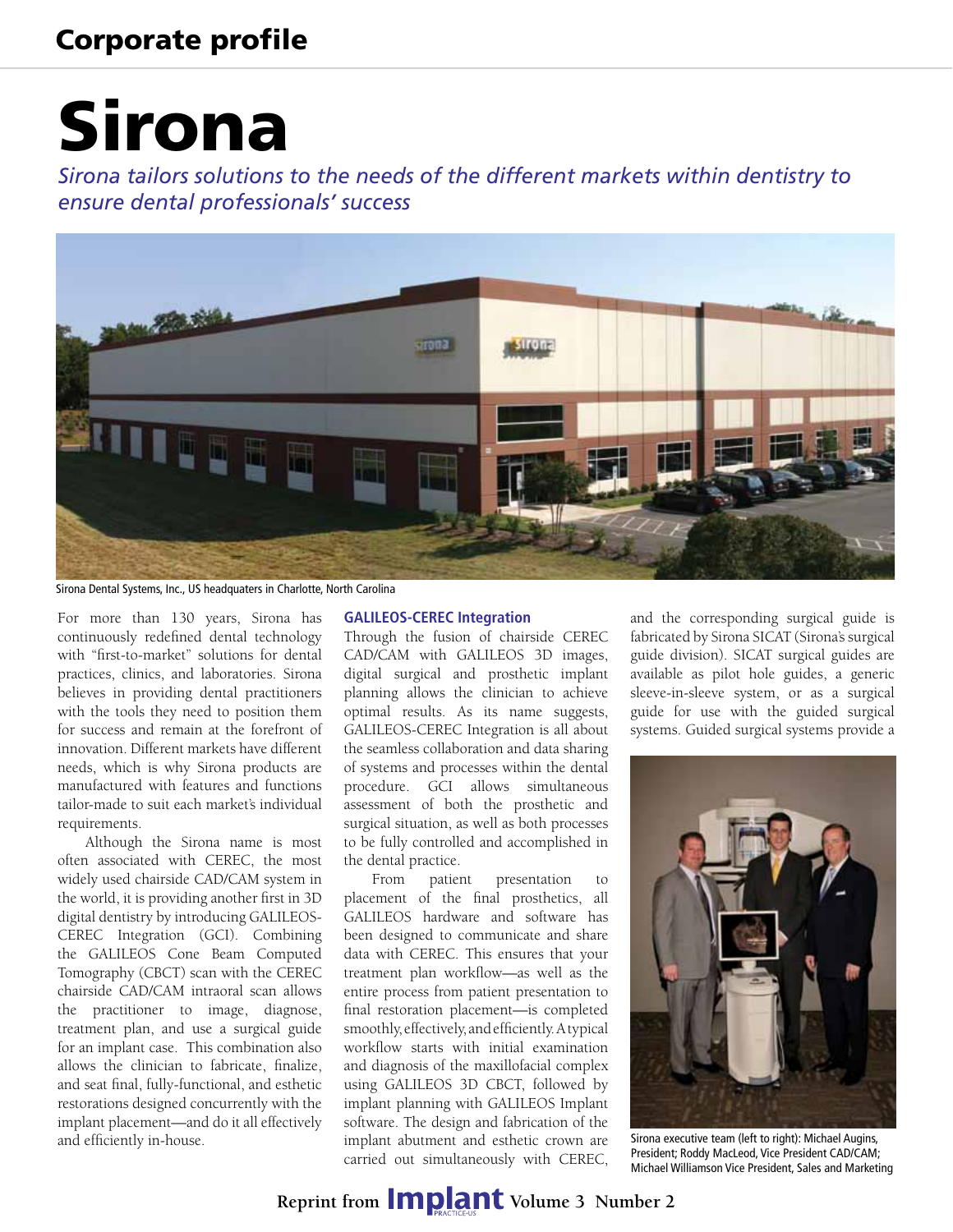

Digital Impressions with CEREC



Crown design based on the antagonist, soft tissue, and neighboring teeth

completely guided workflow from the initial osteotomy to the implant insertion. For more information on SICAT surgical guides, please visit www.SICAT.com.

The benefits of GCI include simplified and predictable implant therapy, as surgical and prosthetic/restorative parameters can be evaluated immediately and verified onscreen before surgery even begins. The alignment of the implant can be optimized prior to the surgical procedure and ensured by means of a surgical guide, which provides treatment-enhancing benefits such as avoidance of angled abutments, no reduction of implant life due to unfavorable loading, and no esthetic complications after implantation. Plus, the highly realistic onscreen representation of the clinical situation

helps to facilitate treatment acceptance, because patients can see the predicted endresults of their treatment ahead of time, and have a better understanding of the planned procedure.

#### **A single comprehensive scan**

GALILEOS CBCT further enhances the practitioner's diagnostic options by imaging the full oral-maxillofacial area completely. The 3D panoramic image comes up automatically in a single 14-second scan. The movable inspection window tool allows the clinician to pinpoint, magnify, and inspect any areas of concern. This allows for incidental findings to be identified once evaluated with GALILEOS.



Diagnosis with GALILEOS

#### **GALILEOS versatility**

While the GALILEOS System is wellpositioned to be the center of diagnostics and implant/prosthetic treatment planning for any practice, its versatility makes it an ideal system for all facets of dentistry. Its superior image clarity and dynamic software allows the clinician to quickly and efficiently study images. And this is exactly what makes GALILEOS a practical tool for all dental specialties and their related procedures, including orthodontics, endodontic therapy, third-molar evaluation, sinus evaluations, temporomandibular joint analysis, periodontal evaluation, airway studies, and more.

#### **The Sirona product line**

Sirona's unique and unrivaled expertise in integrated 3D dental systems, along with its dedication and insight, are helping to shape the future of dental technology around the world. By working with Sirona-authorized dealers, Sirona is able to offer the best service possible for integrating these technologies into your practice.

Sirona's current product lines are organized into four segments:

*1. Dental CAD/CAM Systems (CEREC & inLab).* CEREC AC, the only chairside CAD/ CAM system with Bluecam technology and featuring patented Biogeneric Software, has the highest precision, ease of use, and speed of any chairside CAD/CAM system on the market today. Biogeneric Software predicts the right form and function for all restorations, allowing users to create inlays, onlays, crowns, veneers, and temporary bridges unique to each patient's own dentition.

Sirona inLab, the most widely used laboratory CAD/CAM system, mills crown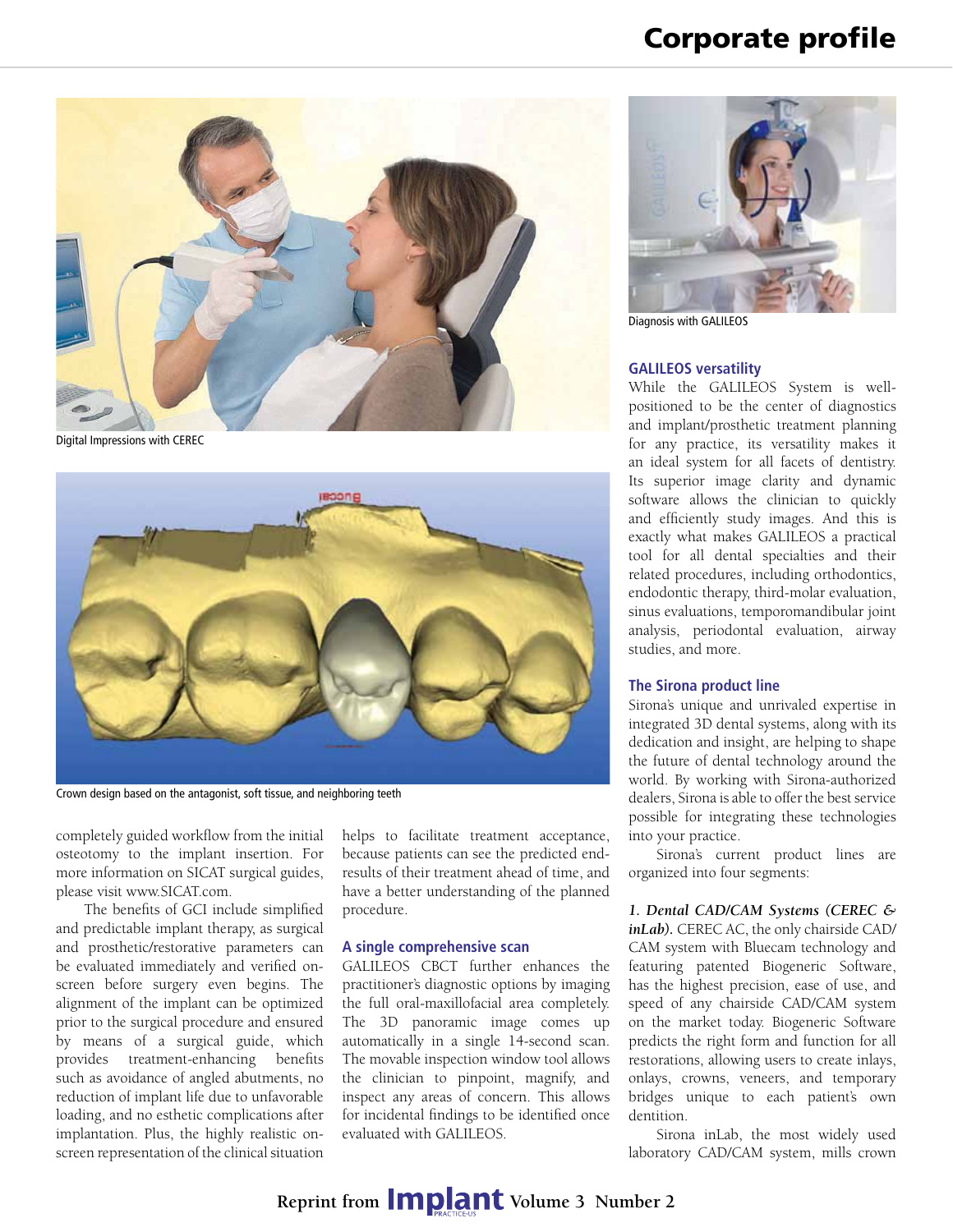

Superimposition of CEREC and simultaneous implant planning

#### **Sirona history**

Sirona designs, develops, and manufactures all of its products in Germany. However, Sirona is a truly global company, working with clinicians in over 130 countries to develop better solutions. Sirona's worldwide headquarters is located in Bensheim, Germany, with US headquarters in Charlotte, North Carolina. Among our many innovations, Sirona introduced the first electric drill in 1887, as well as the first dental treatment center and the first dental x-ray over 100 years ago. That same spirit of innovation continues today with our CEREC AC, inLab inEos Blue Scanner and GALILEOS-CEREC Integration. (For a complete timeline of Sirona's innovations, please visit www.sirona.com.)

Sirona is a company dedicated to creating and producing the finest dental equipment available. Our leading global position rests on our commitment to technological innovation, manufacturing excellence, and international sales expertise. This commitment, combined with a highly skilled workforce, enables us to deliver and distribute products and services that give our customers the advantages necessary for both today's and tomorrow's demands.

In June 2006, Sirona acquired Schick Technologies, Inc., the US intraoral x-ray leader, through a reverse merger. Since then, Sirona Dental Systems, LLC, has been listed on NASDAQ under the Symbol SIRO. Sirona currently has more than 2,300 employees.

copings, multi-unit bridge frameworks, inlays, onlays, and fully contoured crowns. In 2010, the most recent addition to the laboratory CAD/ CAM product line is the inEos Blue scanner to digitize models. And pending FDA-approval, Sirona's new inLab® 3D software will allow users to design and mill custom in-house ceramic abutments, and will be fully compatible with most popular implant systems.

*2. Imaging systems*. Sirona is the innovator of film and digital-based imaging systems with HELIODENTPLUS Intraoral X-ray source; GALILEOS 3D imaging systems; ORTHOPHOS XG Plus, ORTHOPHOS XG 5, and ORTHOPHOS XG 3 Pan and Pan/ Ceph imaging systems; XIOSPLUS intraoral sensor technology and SIDEXIS digital image processing and management software.

*3. Instruments.* Sirona offers a full line of electric and air-driven handpieces. This line provides the best ergonomics and cutting power available in handpieces today. Our electric handpieces can help improve performance through smoother preps, more precise margins, and less patient trauma. The instrument line was expanded in 2009 with the introduction of the SIROLaser Advance, a compact diode laser for use in endodontics, periodontology, soft-tissue management, and surgical procedures.

*4. Treatment centers and cabinetry*. The C8+ treatment center offers unrivaled ergonomics, flexibility, and esthetics, plus a wide range of options that enable you to customize it to your specific requirements. The Sirona cabinetry line complements the treatment centers with total integration, superior craftsmanship, and attention to detail.

Continuing investment in research and development (R&D) ensures that Sirona remains the industry leader in dental innovation and quality applications. Sirona means solutions for dental practices, large clinics, and laboratories. Our focus on continuous improvement, supported by one of the largest R&D organizations, provides customers with the ultimate in dental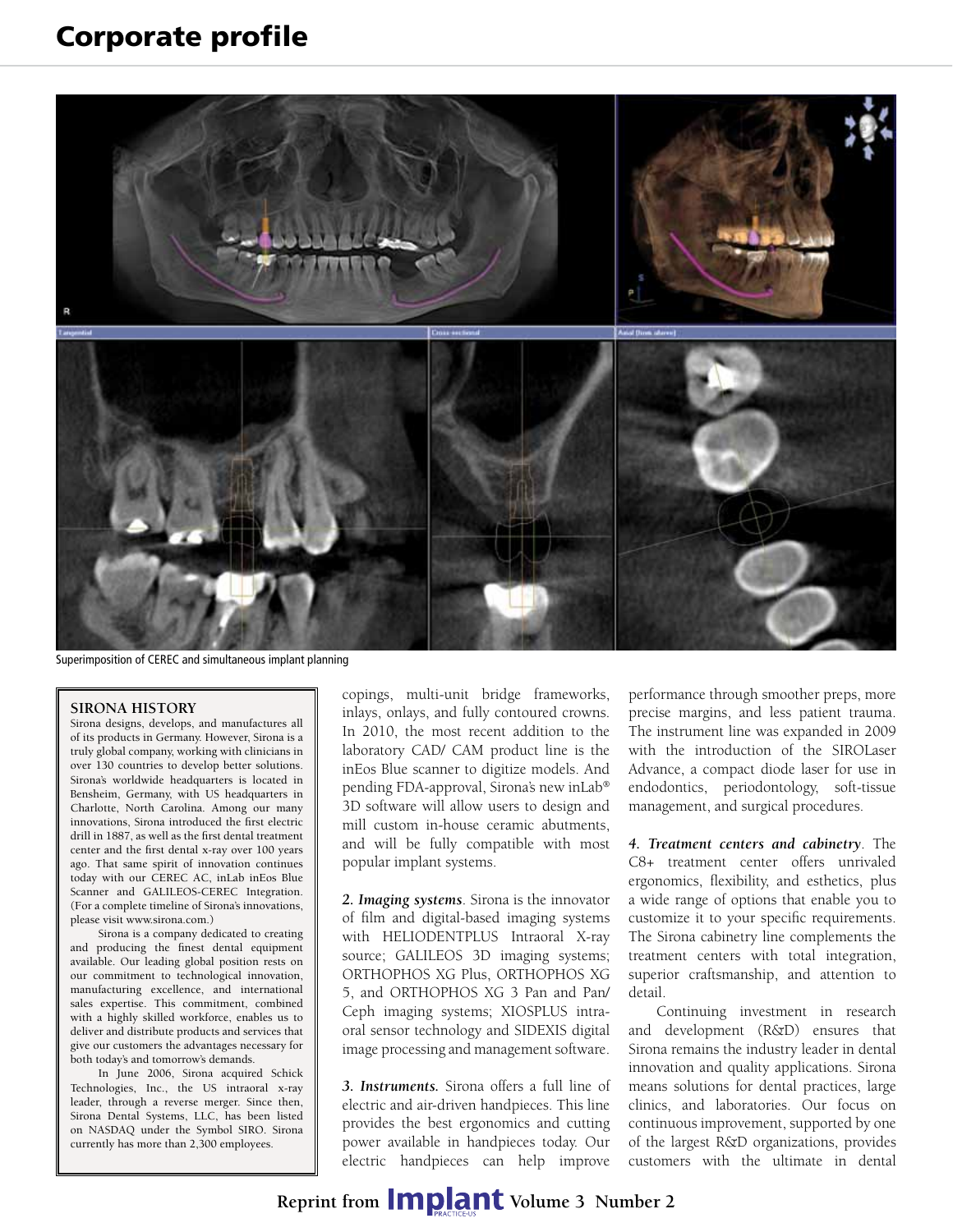

The GALILEOS software allows the clinician to communicate the treatment plan with the patient to increase understanding and case acceptance



Precise surgical guides from SICAT for all major lines of implants



Individual abutment made with CEREC Connect and inLab



with CEREC

digital applications will play an increasing role in dental practices, clinics, and laboratories—influencing everything from treatment to patient management. That's why we place great emphasis on the research and development of 3D digital dental technology. It is just one more way in which we are helping to build a stronger dental community prepared for all future challenges.

Flexibility is also a vital part of our company philosophy. Different markets have different needs, which is why our products are designed and manufactured to meet



various requirements. In offering dental practices, clinics, and laboratories a wide spectrum of solutions, we assist with better clinical workflow, allowing the practice to operate more efficiently. Sirona works closely with dental dealers throughout the world, providing extensive support and service to ensure reliable systems.

Sirona provides solutions for dental practices, clinics, and laboratories. It is our goal to find new ways to give our customers the ultimate in dental products and services. For more information on Sirona, please visit www.sirona.com or call (800) 659-5977.

#### products and services now and well into the future.

#### **The Sirona vision**

Sirona believes in providing dental practitioners with the tools they need to provide the best care for their patients. From optimizing treatment workflow and patient communication, to creating modern dental treatment solutions, we're constantly working to meet and exceed the expectations of our customers.

Equally important is our commitment in the field of innovation. In the future,

**Reprint from <b>IMP**ant Volume 3 Number 2